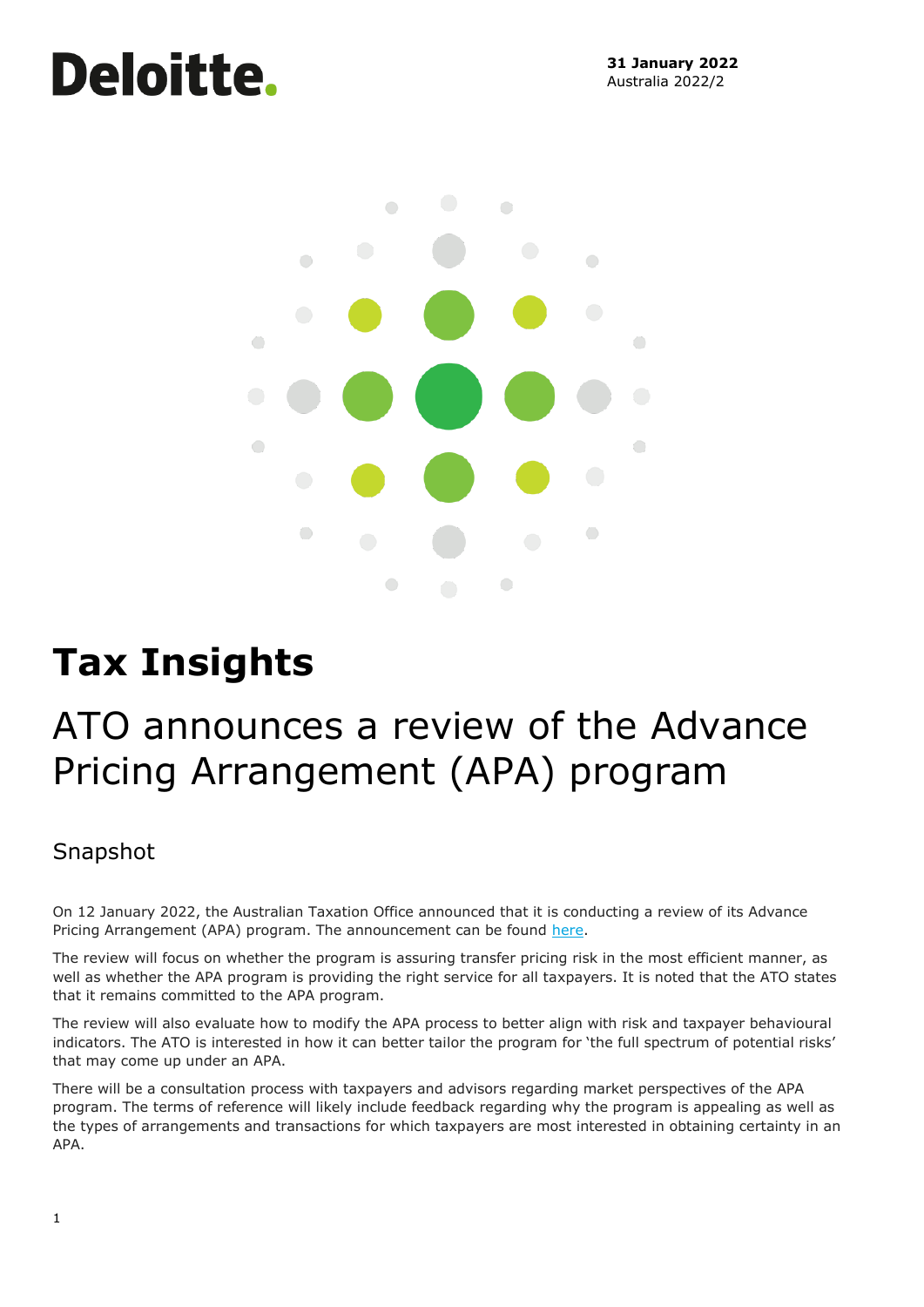#### **Why is the ATO reviewing the APA program now?**

There are likely a number of factors influencing the announcement of this change. There are some APAs which have proved difficult to move forward at an efficient pace, particularly where the issues being considered include business restructures with transfer or valuation of intellectual property, other complex and unique issues such as market disruption as well as COVID-19 pandemic driven challenges. These issues often involve multiple internal stakeholders in the ATO, increasing potential for protracted discussions and differences of views, which lead to inefficiencies and process challenges. This has led to substantial delays in completing some APAs and in certain cases the ATO has withdrawn from the APA process, due to the complexity of the issues which has resulted in an inability to reach an agreed position with taxpayers.

A likely second contributory factor is the management of limited resources within the ATO, where ATO leadership may be considering the best allocation of resources to manage tax risk. This is in the context of other programs available to assure tax risk e.g., Top 100 and 1,000 assurance processes, as well as Practical Compliance Guideline (PCG) guidance.

#### **Our view**

Deloitte welcomes a review of the APA program that improves efficiency for taxpayers and provides better and clearer routes to obtain certainty in the difficult area of transfer pricing. This is particularly important given the APA program is one of the few ways taxpayers can get certainty.

In the current environment, significant ATO resources are focussed on the tax assurance programs (for example, the Top 1,000 Streamlined Tax Assurance Reviews and the Next Actions Risk Reviews). While these programs often have a focus on transfer pricing issues, the ATO teams do not have sufficient time to consider the factual circumstances and develop an informed view on transfer pricing to provide any sort of assurance to taxpayers. Also, these programs are by their nature generally backward looking, unlike the APA program. As such, we are of the view that these products as currently designed will be poor substitutes for an APA process in many situations.

We support the continuation of the APA program to provide forward certainty in an environment that often is more collaborative than an audit or review. We believe that there is a benefit in having the ATO's best transfer pricing capability involved in the APA program as it will result in quicker and more tailored processes and agreements, and we are of the view that voluntary forward looking transfer pricing compliance can continue to play a key role in meeting the ATO's objectives of efficient resource use to manage the Australian tax base.

We agree that a review of the criteria for eligibility for APAs and better tailoring of case plans based on the issues, provides potential upside for the APA program compared with the current approach.

The genesis of the APA program in the early 1990s was the desire of tax authorities such as the ATO to deal with the most complex and unique transfer pricing issues in a co-operative and real time environment, rather than in protracted audits dealing with aged legacy issues. We hope that the benefits of this mindset are not forgotten by the ATO.

#### **What should taxpayers do?**

Taxpayers that are currently in the APA program, or considering applying, should stay close to this review. For any renewal or new APA applications, the outcomes of the review will have implications on the nature of the engagement with the ATO. We will continue to monitor and provide updates as the review and consultation processes progress. In the meantime, if you would like to discuss this with a member of Deloitte's APA team, please reach out. Contact details are listed below.